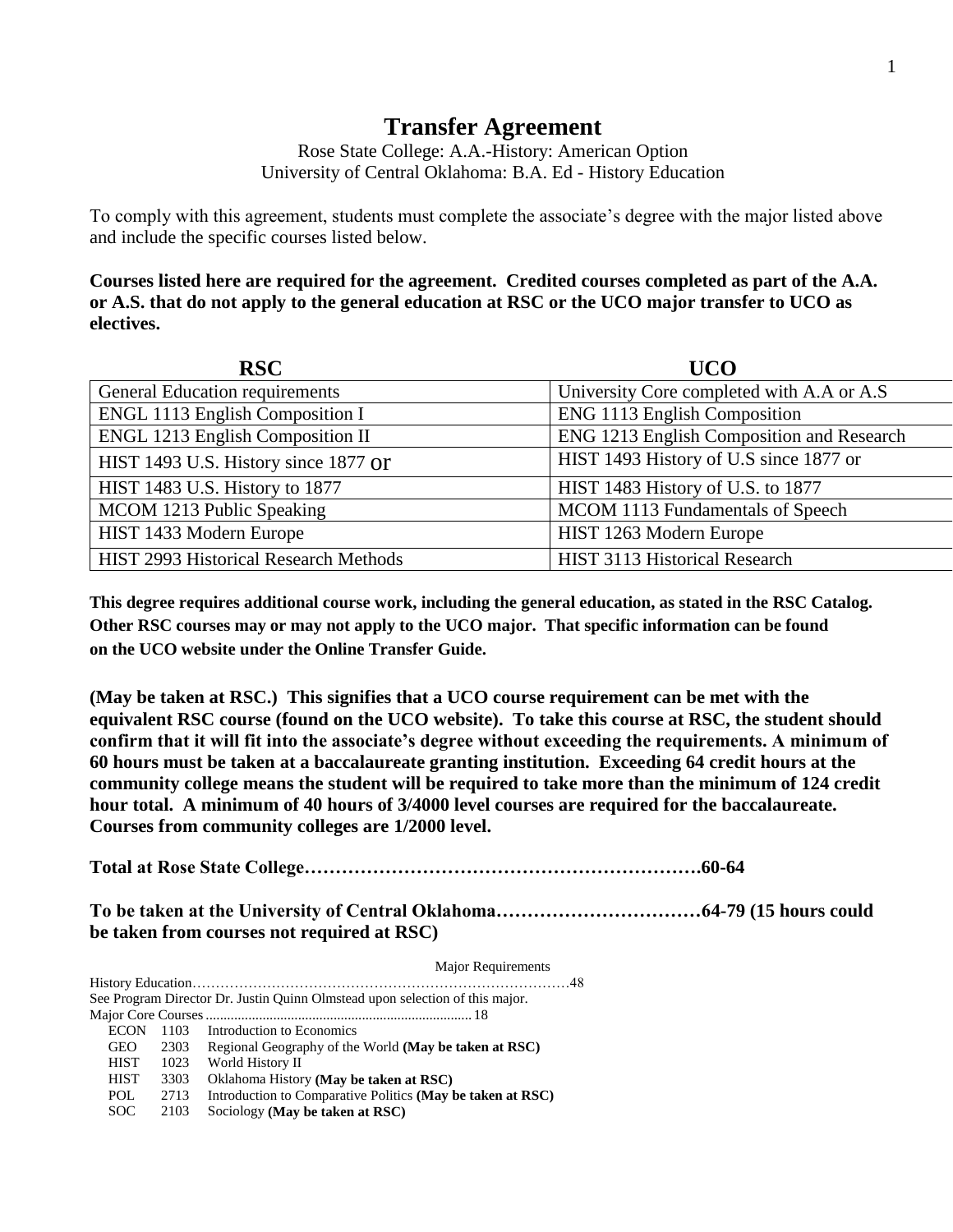|                            | Select three of the following courses:                                                                                                                                                                                                                                                                                                     |
|----------------------------|--------------------------------------------------------------------------------------------------------------------------------------------------------------------------------------------------------------------------------------------------------------------------------------------------------------------------------------------|
| 3133                       | Colonial America and the Atlantic World                                                                                                                                                                                                                                                                                                    |
| 3143                       | 19th Century America in the World                                                                                                                                                                                                                                                                                                          |
| 4163                       | 20th Century America in the World                                                                                                                                                                                                                                                                                                          |
|                            | <b>Revolutionary America</b>                                                                                                                                                                                                                                                                                                               |
| 4563                       | Civil War and Reconstruction                                                                                                                                                                                                                                                                                                               |
| 4603                       | Gilded Age and Progressive Era                                                                                                                                                                                                                                                                                                             |
| 4873                       | <b>United States since 1945</b>                                                                                                                                                                                                                                                                                                            |
|                            |                                                                                                                                                                                                                                                                                                                                            |
|                            | Select one of the following courses:                                                                                                                                                                                                                                                                                                       |
|                            | Race, Class, Gender                                                                                                                                                                                                                                                                                                                        |
|                            | U.S. Women's History                                                                                                                                                                                                                                                                                                                       |
|                            |                                                                                                                                                                                                                                                                                                                                            |
|                            | HIST 4303 Indians of the Southwest<br>HIST 4423 Women in the American West                                                                                                                                                                                                                                                                 |
|                            | HIST 4753 Atlantic Slavery OR                                                                                                                                                                                                                                                                                                              |
|                            | 4763 Black Intellectual History                                                                                                                                                                                                                                                                                                            |
|                            |                                                                                                                                                                                                                                                                                                                                            |
|                            | Select two of the following courses:                                                                                                                                                                                                                                                                                                       |
|                            | History of Latin America                                                                                                                                                                                                                                                                                                                   |
|                            | US-East Asian Relations in the 20th Century                                                                                                                                                                                                                                                                                                |
|                            | Women's History: International                                                                                                                                                                                                                                                                                                             |
|                            | History of the Cold War in Asia                                                                                                                                                                                                                                                                                                            |
|                            |                                                                                                                                                                                                                                                                                                                                            |
|                            | History of Mexico                                                                                                                                                                                                                                                                                                                          |
|                            | Modern Middle East                                                                                                                                                                                                                                                                                                                         |
|                            | Modern China and Japan                                                                                                                                                                                                                                                                                                                     |
|                            | The History of Modern Southeast Asia                                                                                                                                                                                                                                                                                                       |
|                            | <b>Study Tour in History</b>                                                                                                                                                                                                                                                                                                               |
|                            | Section 4 Advanced US Elective History (3/4000 level only)  3                                                                                                                                                                                                                                                                              |
|                            | Select one of the following courses:                                                                                                                                                                                                                                                                                                       |
|                            | Recent U.S. Constitutional History                                                                                                                                                                                                                                                                                                         |
|                            | American Diplomatic History to 1900 OR                                                                                                                                                                                                                                                                                                     |
|                            | American Diplomatic History in the 20th Century                                                                                                                                                                                                                                                                                            |
|                            | U.S. Military History to 1917 OR                                                                                                                                                                                                                                                                                                           |
|                            | U.S. Military History since 1900                                                                                                                                                                                                                                                                                                           |
|                            | <b>American</b> West                                                                                                                                                                                                                                                                                                                       |
|                            | Major Interpretations of American History                                                                                                                                                                                                                                                                                                  |
|                            | <b>Study Tour in History</b>                                                                                                                                                                                                                                                                                                               |
|                            | Section 5 Advanced Western Civilizations Elective History (3/4000 level only)                                                                                                                                                                                                                                                              |
|                            | Select two of the following courses:                                                                                                                                                                                                                                                                                                       |
|                            | World War II                                                                                                                                                                                                                                                                                                                               |
|                            | 3313 England to 1689 OR                                                                                                                                                                                                                                                                                                                    |
|                            | England since 1689                                                                                                                                                                                                                                                                                                                         |
|                            | The Middle Ages                                                                                                                                                                                                                                                                                                                            |
|                            | Women's History: European                                                                                                                                                                                                                                                                                                                  |
|                            | Absolutism and Enlightenment in Europe                                                                                                                                                                                                                                                                                                     |
|                            | Europe 1815-1871                                                                                                                                                                                                                                                                                                                           |
| 3703                       | Modern World Leaders                                                                                                                                                                                                                                                                                                                       |
| 4103                       | Europe, 1919 to 1945                                                                                                                                                                                                                                                                                                                       |
| 4133                       | Europe since 1945                                                                                                                                                                                                                                                                                                                          |
| 4333                       | Russian History to 1917 OR                                                                                                                                                                                                                                                                                                                 |
| 4343                       | Russian History since 1917                                                                                                                                                                                                                                                                                                                 |
| 4643                       | Anthropology: Societies in a Global Perspective                                                                                                                                                                                                                                                                                            |
| 4653                       | Tudor-Stuart England                                                                                                                                                                                                                                                                                                                       |
| 4663                       | The French Revolution and Napoleon                                                                                                                                                                                                                                                                                                         |
| 4773                       | Modern German History                                                                                                                                                                                                                                                                                                                      |
| 4883                       | The Reformation, 1500-1648                                                                                                                                                                                                                                                                                                                 |
| 4893                       | Europe, 1871-1919                                                                                                                                                                                                                                                                                                                          |
| 4970                       | Study Tour in History                                                                                                                                                                                                                                                                                                                      |
| <b>HIST</b><br><b>HIST</b> | <b>HIST</b><br>HIST 4533<br>HIST 4563<br>3123<br>HIST 3233<br><b>HIST</b><br>4153<br>4463<br>4353<br>HIST 4443<br>HIST 4513<br>HIST 4713<br><b>HIST</b><br>4743<br>4863<br>4970<br>3223<br>4203<br><b>HIST</b><br>4213<br>HIST 4313<br>4323<br>HIST<br><b>HIST</b><br>4723<br>4843<br>4970<br>3213<br>3323<br>3383<br>3423<br>3483<br>3583 |

Elective Social Studies Courses…………………………………… 3 **(May be taken at RSC)**